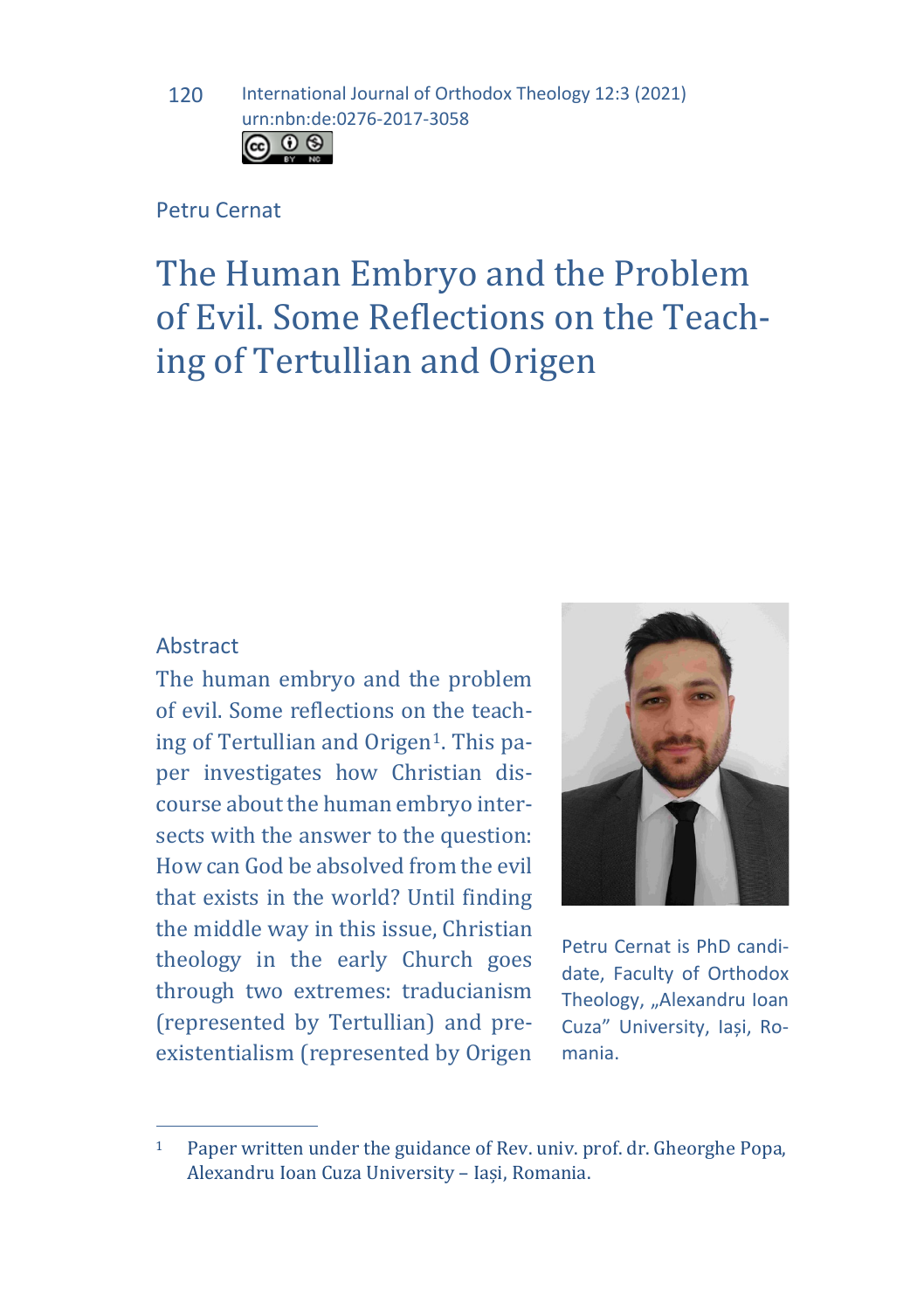and gnostics). Even if both theories can be suspected of an influence of the ancient philosophy (the first of Stoicism, the second of Platonism), they have their source rather in a certain interpretation of the texts of Holy Scripture (for example, Gen. 25, 21-26 - the rivalry between Jacob and Esau in their mother's womb). In those times, the problem of evil had an acute form due to the Gnostic teachings, and the interactions of Christian authors with this current of ideas also left their mark on the status of the human embryo. And in this matter, we refer to two essential questions: when exactly does the soul come? And where does it come from? The purpose of this study is to reassess the place of prenatal anthropology in the first three Christian centuries.

## Keywords

human embryo, theodicy, traducianism, pre-existence, early Christianity

### **1 Introduction**

The status of the human embryo and the problem of evil in the world (or theodicy) were two great challenges for Christian theologians and throughout human thought. The questions about the human embryo are over 2500 years old and go back in time to the first physicians of Hippocratic tradition. Over time, physicians, philosophers, theologians, lawyers, and embryologists have contributed to the ethical debates regarding the human embryo and its identity.

Theodicy proposes the following formulation: if there is an almighty and good God, then how is evil explained? The present study aims to analyze how the answer to this question intersects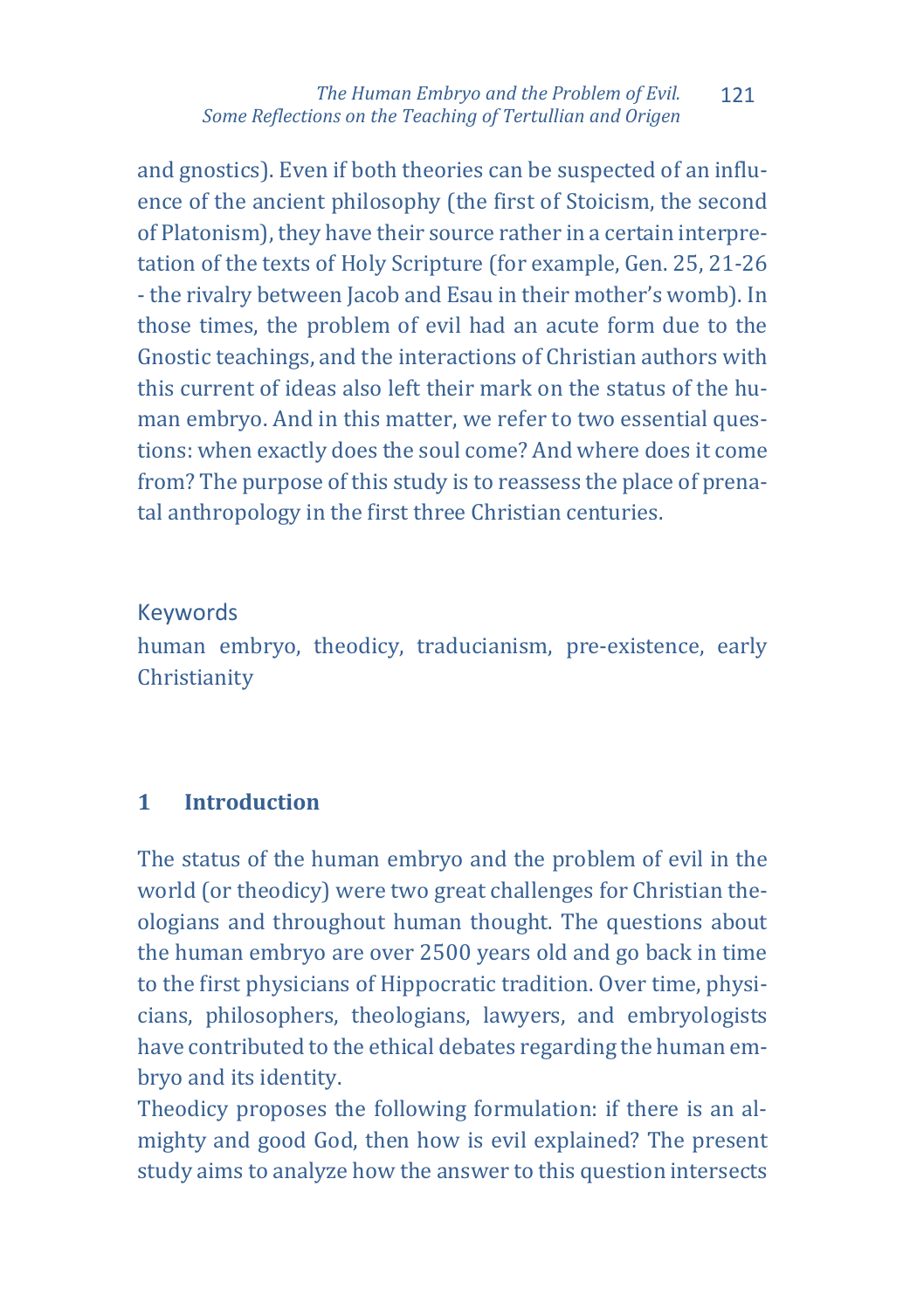with the status of the human embryo in the writings of two Christian authors, the Latin Tertullian († 220), and the Greek Origen († 254).

The purpose of this approach invites to reflection: can we learn anything from the doctrinal mistakes of the two authors on the two topics? Does Orthodox theology have a coherent and reasoned discourse on the human embryo and its status? And if it has a coherent speech now, has it always been that way?

# **2 God and the problem of evil in Tertullian**

How can man be the image of his Creator and commit sin? This is the nuance of the problem of evil in Christianity. Tertullian is aware in the first place that it is precise because of this question that all heresies arose, which is not insignificant for an intellectual whose essential work is the fight against deviations from faith. For example, Marcion was compromised because of the proud scrutiny of the origin of evil[2](#page-2-0).

Before moving on, a prerequisite must be mentioned: explaining the origin of evil is beyond the capacity of human reason $3$  and can lead to heresy if it is a too confident step that does not seek the truth based on Christian Revelation and, therefore, cannot be contradicted. However, Tertullian intends to show his opponents that what is impossible for man, inconceivable for his reason, can be possible for God (cf. Mk 10:27). Therefore, what

<span id="page-2-0"></span> $\overline{2}$ <sup>2</sup> TERTULLIANUS, *Adversus Marcionem,* I, 2, 2 [introduction, texte critique, traduction et notes par René Braun, în *Sources Chrétiennes*, vol. 365, Pa-

<span id="page-2-1"></span><sup>&</sup>lt;sup>3</sup> TERTULLIANUS, *Adversus Marcionem*, I, 3, 2 [cited edition, pp. 112-113].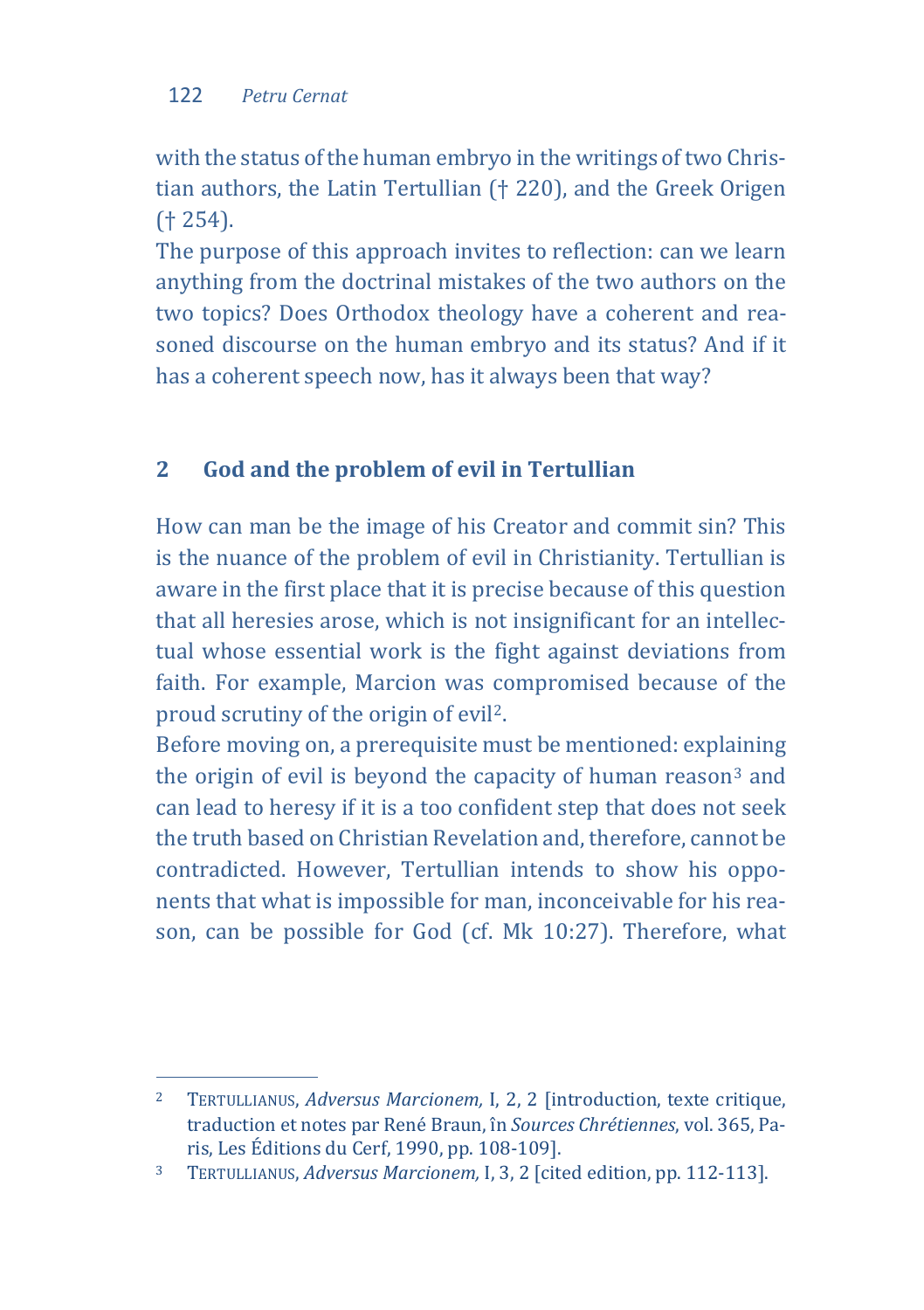seems foolish to man may be wise to God<sup>[4](#page-3-0)</sup>. Behind these paradoxes inspired by the Holy Apostle Paul, we must not see the "option" of an anti-rationalist, supporting the faith for no other reason whenever an intellectual difficulty arises. The famous "credible est, quia ineptum est"[5](#page-3-1) (it is to be believed, even if it is absurd) is rather the indication for the believer subject to God's will and discernment, a suitable expression where human intelligence feels outdated. Unlike a challenge, the absurdity (ineptum) in question becomes, in a way, a spiritual condition for access to faith. God captures and disturbs the habits of human thought, but He does not mock reason<sup>6</sup>.

The solution proposed by Tertullian refers neither to the pre-existence of a matter, which God necessarily used in the creation of the world (solution proposed by Hermogenes<sup>7</sup>, who denies God's

<span id="page-3-2"></span><sup>6</sup> Jérôme ALEXANDRE, *Une chair pour la gloire. L'anthropologie réaliste et mystique de Tertullien*, Paris, Editions Beauchesne, 2001, p. 167.

<span id="page-3-3"></span><sup>7</sup> Hermogenes could not admit that God could have created the world *ex nihilo*. He had to assume the creation of the world from a pre-existing matter, without beginning, in order to avoid attributing to God, even indirectly, the responsibility of evil. By this means, in fact, he saved the goodness of the Creator, but, on the other hand, he sacrificed His freedom, God being put in front of a necessity, independent of His will. "Liberty, not necessity is appropriate to God" (*Adversus Hermogenem*, XVI, 4 [bilingual edition, introductory study, translation and notes by Dionisie Pîrvuloiu, in TERTULIAN, *Tratate dogmatice și apologetice/ Dogmatic and Apologetic Treatises*, col. *Tradiția creștină/ The Christian Tradition*, Iași, Polirom Publishing House, 2007, p. 373] answers Tertullian, who does not hesitate to prefer a God who would possibly be good only to a

<span id="page-3-0"></span> $4 -$ <sup>4</sup> "But God hath chosen the foolish things of the world to confound the wise, and God hath chosen the weak things of the world to confound the things which are mighty;" – I Cor. 1, 27.

<span id="page-3-1"></span><sup>5</sup> TERTULLIANUS, *De carne Christi,* V, 4 [bilingual edition, introductory study, translation and notes by Dionisie Pîrvuloiu, in TERTULIAN, *Tratate dogmatice și apologetice/ Dogmatic and Apologetic Treatises*, col. *Tradiția creștină/ The Christian Tradition*, Iași, Polirom Publishing House, 2007, pp. 250-251].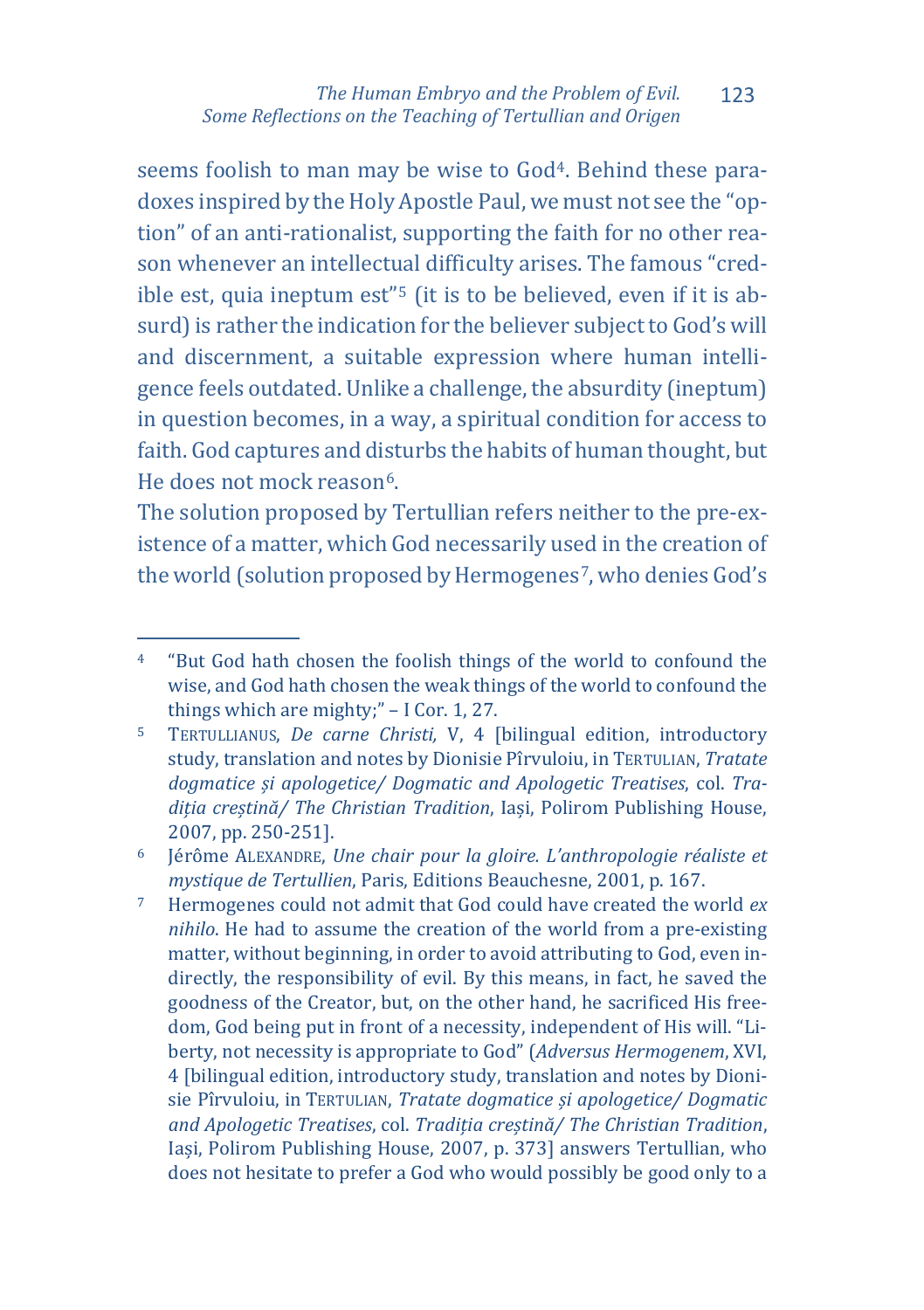j

freedom), nor to the dualism applied to the divine sphere preached by Marcion[8,](#page-4-0) who denies the goodness of the Creator. The African advocate saves divine freedom to measure the full sphere of human freedom: it is the most essential feature of the resemblance between the Creator and his favourite creature. Created in the image and likeness of God (Gen. 1:26), man has as a seal planted in the soul, i.e., free will ("arbitrium libertas") and autonomy ("potestas"), replica in the created plan of divine features[9.](#page-4-1)

When Tertullian tries to link the existence of evil to the misuse of freedom (either that of fallen angels or of man), he is countered that God, if he was good and omniscient, could only know that freedom could be misused. The answer of the Christian author capitalizes on the "emancipation" (Lat. "emancipio") that God grants to man, called to be master over creation and over himself. This "emancipation" implies a certain "withdrawal" from God, in order for man to be good also by choice, not only by creation: "Total freedom of choice has been granted to him in both directions, so that, master of himself, he constantly faces good to keep it and evil to choose to avoid it["10](#page-4-2).

God who would not be free: "It is more worthy to believe that God is free, even as the Author of evil, than that He is a slave." (*Adversus Hermogenem*, XIV, 2 [cited edition, p. 367]).

<span id="page-4-0"></span><sup>8</sup> He claimed that there are two gods: one creative, the lowest (assimilated to the God of the Old Testament), and a "foreign" one to what is happening in the world, called the Most High, that is revealed in the New Testament through Jesus Christ – *Cf*. Stylianos G. PAPADOPOULOS, *Patrologie/ Patrology*, vol. I (Introduction, Second and Third Centuries), translated by Adrian Marinescu, Bucharest, Byzantine Publishing House, 2006, pp. 223-224.

<span id="page-4-1"></span><sup>9</sup> TERTULLIANUS, *Adversus Marcionem,* II, 6, 3 [texte critique, traduction et notes par René Braun, în *Sources Chrétiennes*, vol. 368, Paris, Les Édi-

<span id="page-4-2"></span><sup>&</sup>lt;sup>10</sup> TERTULLIANUS, *Adversus Marcionem*, II, 6, 6 [cited edition, p. 53].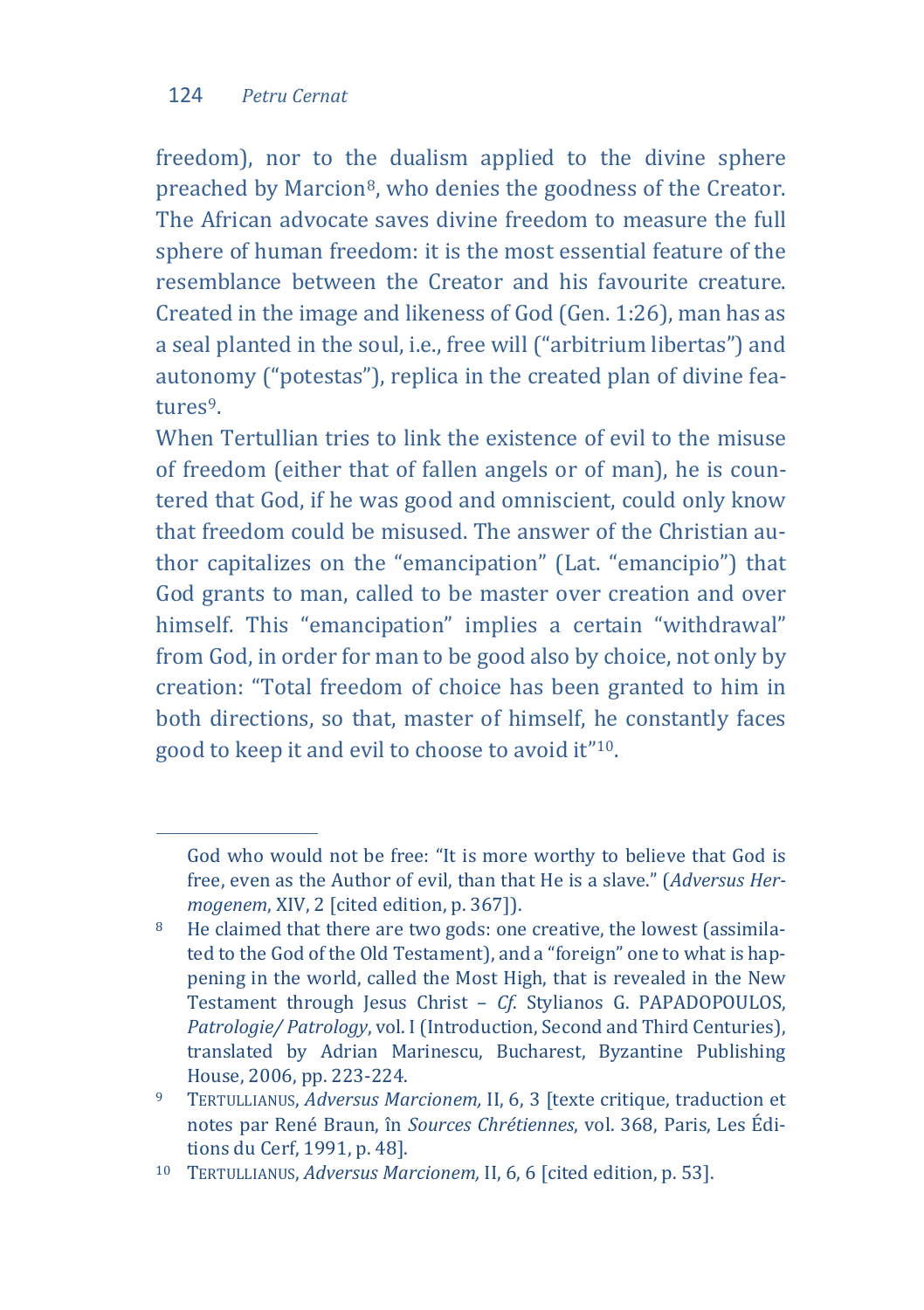Here the *raison d'être* of the law given by God takes shape, appreciated not as a prohibition meant to test human fragility, but as a means for man to prove his freedom "through voluntary obedience["11](#page-5-0). If God had not i[mpo](#page-5-1)sed a law on man, how could he have exercised his freedom?12 Moreover, man did not undertake, by the mere fact of the existence of the law, not to obey; he was tempted to do so by an angel. The role of the tempting angel is not in fact used to diminish the responsibility of a man now seen as a victim, but to assert the full measure of his freedom; it serves to reveal to man the strength and not the weakness in the face of evil. If man has yielded, while he was, on the contrary, able to remain strong in the face of adversity, is this not the proof of his whole liberty, and therefore of his full responsibility<sup>13</sup>?

Surely one can move the imputation of evil from man to the devil in his capacity as instigator of sin, so that the blame may also fall on the Creator, in His capacity as creator of the fallen angel. Without forcing the limits of any philosophy, Tertullian presents the authority of Scripture as a definitive answer. Through the prophetic voice, this shows that the angel, however blessed he may have been (including free will), was filled with iniquity and sinned (*cf*. Ezekiel 28: 11-19)[14](#page-5-3).

Tertullian's most significant endeavor was to absolve God of responsibility for the existence of evil. We can see that Tertullian, apart from this defense of the goodness of the Creator, does not try to venture into in-depth explanations. Did he not declare from the beginning that the subject was beyond the power of the human mind? Man's freedom and, before him, the freedom of the angel, remain the essential source of argument, along with the

<span id="page-5-0"></span>j <sup>11</sup> TERTULLIANUS, *Adversus Marcionem,* II, 6, 7 [cited edition, p. 55].

<span id="page-5-1"></span><sup>12</sup> J. ALEXANDRE, *Une chair pour la gloire…*, p. 169.

<span id="page-5-2"></span><sup>13</sup> TERTULLIANUS, *Adversus Marcionem,* II, 8, 2-3 [cited edition, pp. 61-63].

<span id="page-5-3"></span><sup>14</sup> TERTULLIANUS, *Adversus Marcionem,* II, 10, 2-4 [cited edition, pp. 73-77].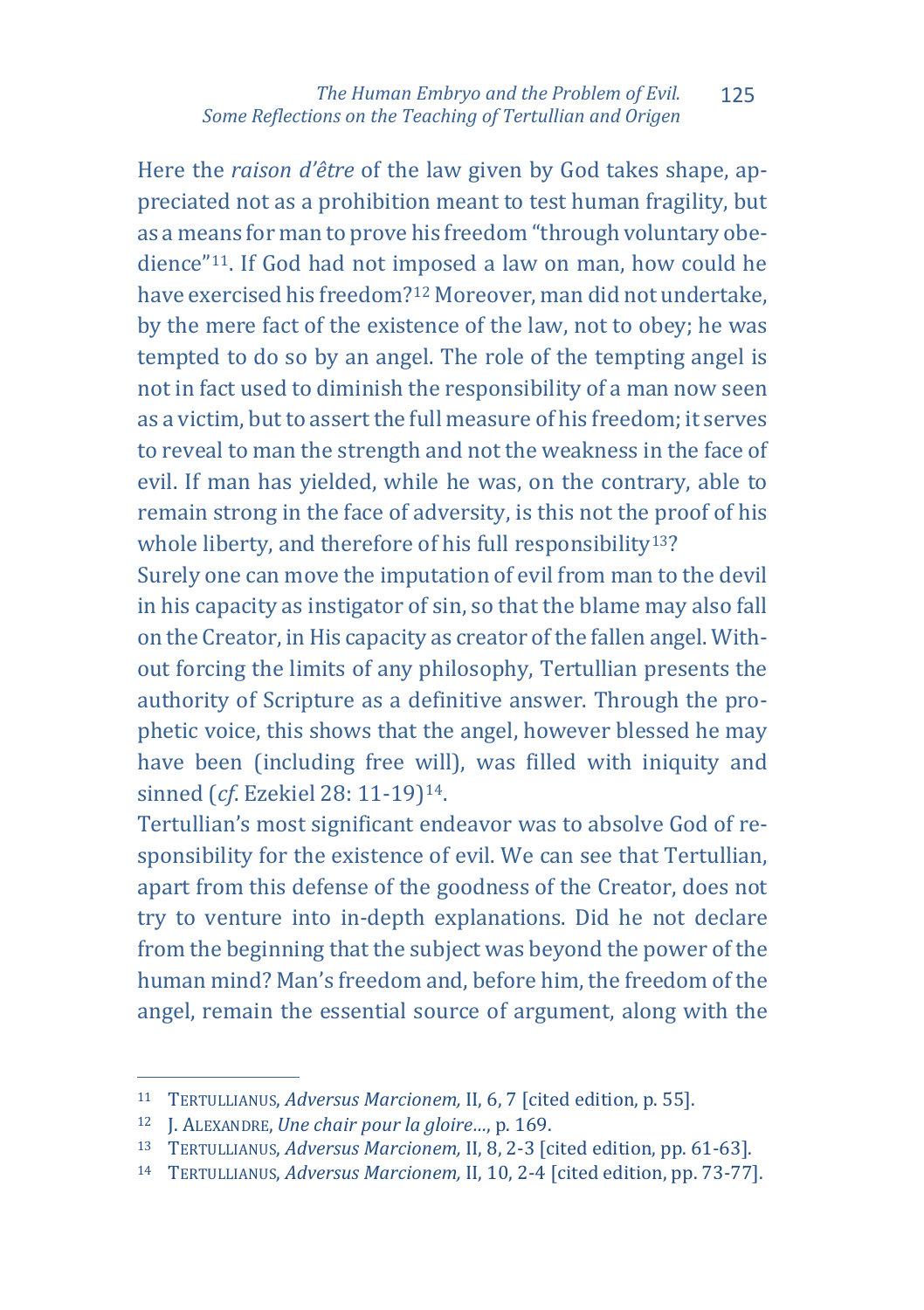Scripture that supports his thesis: man and all creation, works of an absolutely good and just God, are fundamentally good. The most important manifestation of this goodness towards man is the gift of freedom, through which man is able to actualize the good planted in creation. If man misused this freedom, it is precise because he was completely free and not because he was weak or irresponsible<sup>[15](#page-6-0)</sup>.

# **3 The life of the human embryo in Tertullian**

How does the vision discussed above intersect with the issue of the human embryo? Where the soul comes from in the embryo and when it comes (the moment of life) can be points of a possible answer. God is neither responsible for the rise of evil nor does He contributes to its spread throughout human history. With this teaching in mind, Tertullian fights against the Gnostics, who professed the preexistence of the soul and the descent into bodies as a result of a mistake, a conception closely related to the dualism of the divine sphere that tried to explain the rise of evil<sup>[16](#page-6-1)</sup> which I mentioned earlier.

Thus, Tertullian comes to understand the act of conception, i.e., bringing a new human being on the world stage, and at the same time, the motive for the transmission of ancestral sin, as an exclusive fact of the human being:

"How, then, is a living being conceived? Is the substance of both body and soul formed together at one and the same time? Or

<span id="page-6-0"></span>j <sup>15</sup> J. ALEXANDRE, *Une chair pour la gloire…*, p. 172.

<span id="page-6-1"></span><sup>16</sup> For more details, see Roelof van den BROEK, *Gnostic Religion in Antiquity*, New York, Cambridge University Press, 2013, pp. 168-184; Simone PÉT-REMENT, *A Separate God. The Christian Origin of Gnosticism,* translated by Carol Harrison, New York, HarperCollins Publisher, 1990, pp.171-180.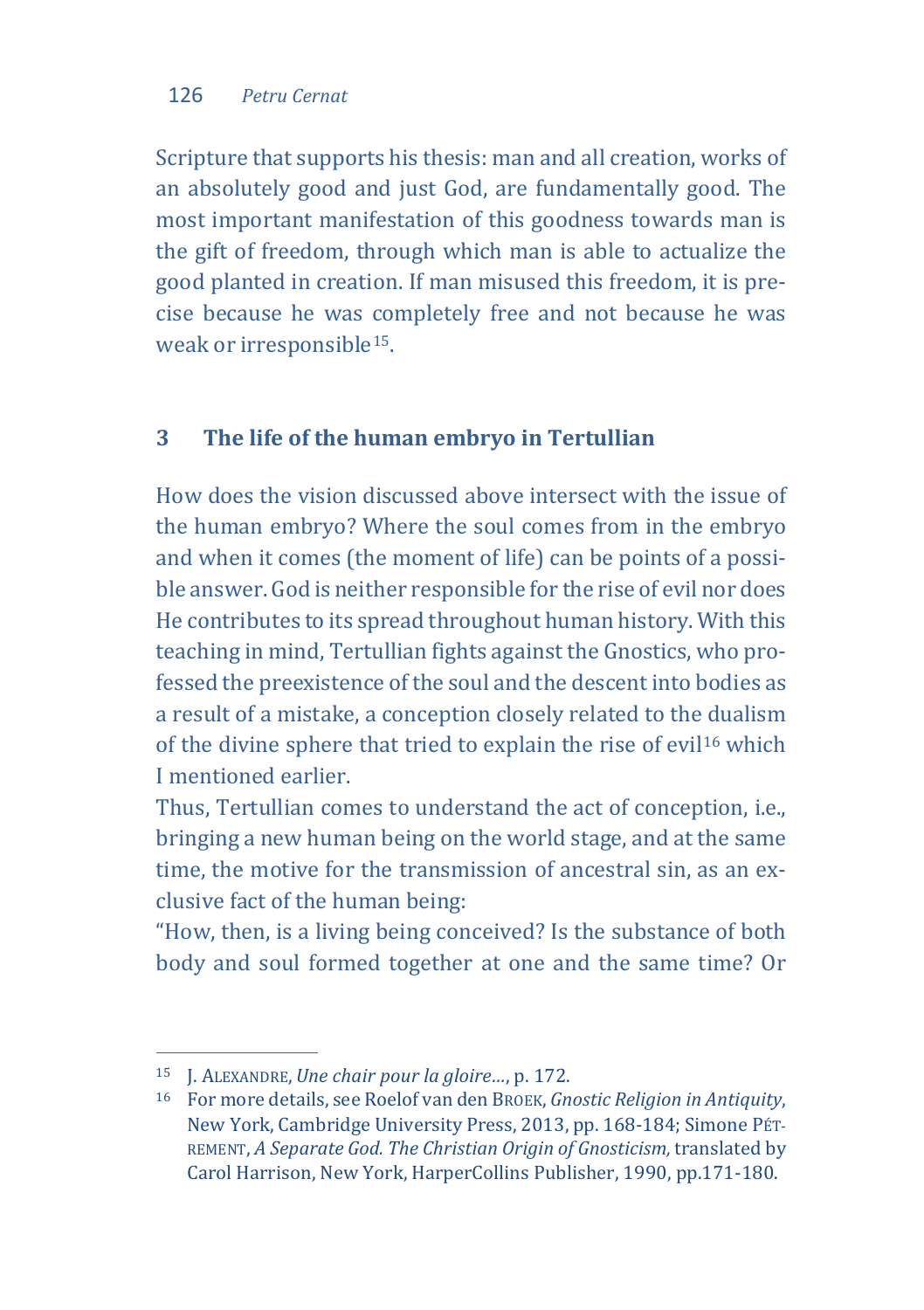does one of them precede the other in natural formation? We indeed maintain that both are conceived, and formed, and perfectly simultaneously, as well as born together; and that not a moment's interval occurs in their conception so that a prior place can be assigned to either. Judge, in fact, of the incidents of man's earliest existence by those which occur to him at the very last. As death is defined to be nothing else than the separation of body and soul, life, which is the opposite of death, is susceptible to no other definition than the conjunction of body and soul. If the severance happens at one and the same time to both substances by means of death, so the law of their combination ought to assure us that it occurs simultaneously to the two substances by means of life. Now we allow that life begins with conception; life taking its commencement at the same moment and place that the soul does. Thus, then, the processes which act together to produce separation by death, also combine in a simultaneous action to produce life."[17](#page-7-0).

This text is historically fundamental since the authorship of the principle that derives from it (the original coexistence of body and soul) is classically attributed to St. Gregory of Nyssa<sup>[18](#page-7-1)</sup>. However, our analysis reveals that this principle goes back not to the

<span id="page-7-0"></span>j <sup>17</sup> TERTULLIANUS, *De anima,* XXVII, 1-3, [translated into Romanian by Rev. David Popescu, introduction, notes and indexes by Prof. Nicolae Chițescu, in P.S.B. vol. 3, Bucharest, IBMBOR Publishing House, 1981, p. 297]. For the English version, *A Treatise on the Soul*, translated by Peter Holmes. D.D., https://www.tertullian.org/anf/anf03/anf03[https://www.tertullian.org/anf/anf03/anf03-](https://www.tertullian.org/anf/anf03/anf03-22.htm#P2853_978337) [22.htm#P2853\\_978337,](https://www.tertullian.org/anf/anf03/anf03-22.htm#P2853_978337) retrieved on June 28th, 2021.

<span id="page-7-1"></span> $18$  At least this was the conclusion of an article, E. Stépanou, ...La coexistence initiale du corps et de l'âme d'après saint Grégoire de Nysse et saint Maxime l'Homologète", in *Echos d'Orient*, tome 31, 167/1932, pp. 304-315, which brought into play the teachings of Saints Gregory of Nyssa and of Maximus the Confessor. This is also the perspective adopted by Marie-Hélène CONGOURDEAU, "L'embryon est-il une personne?", in *Communio*. *Revue Catholique Internationale*, Vol. IX, 6/1984, pp. 103-116; IDEM,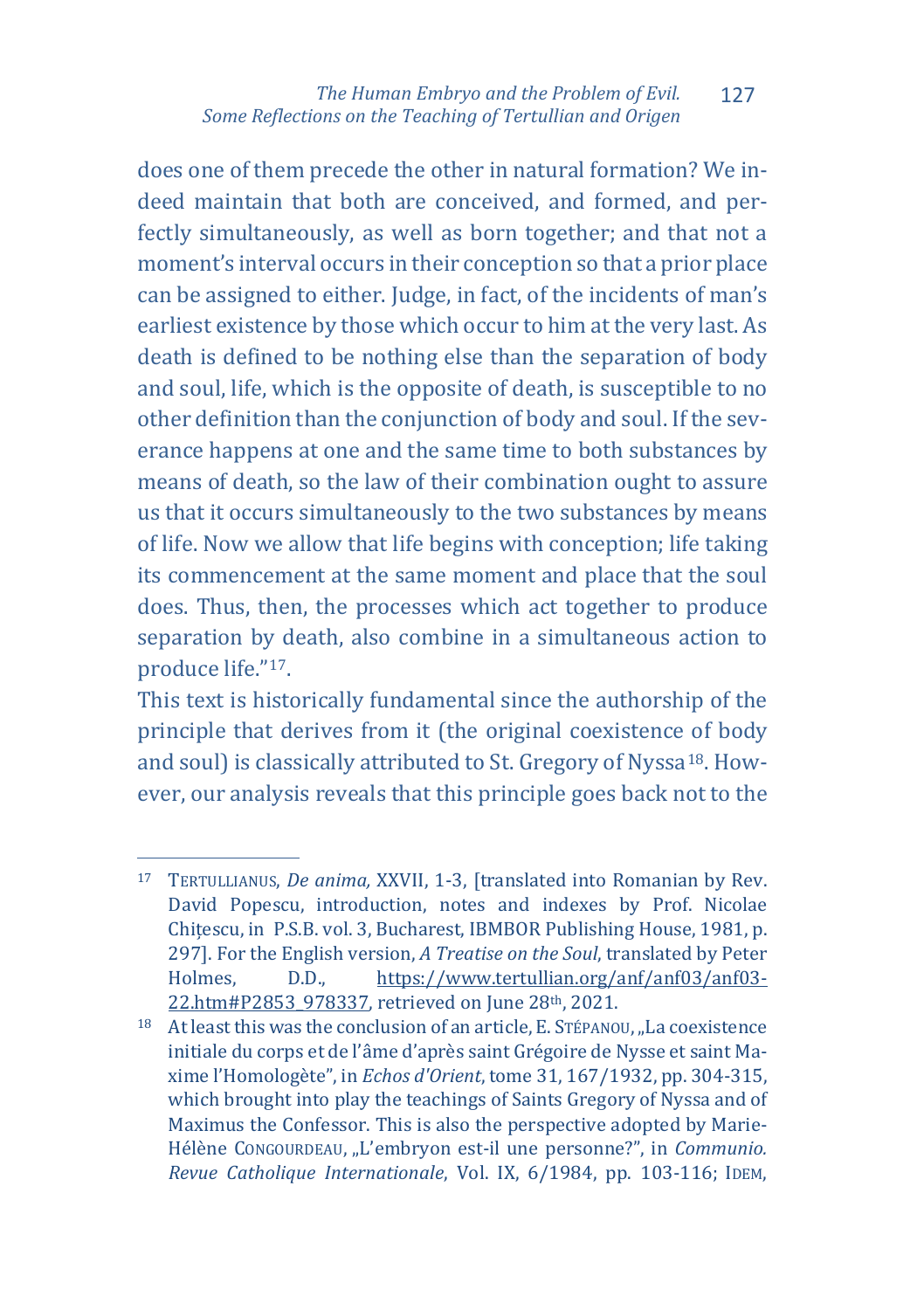j

Cappadocians, but to Tertullian and, through it, to the apologists of the second Christian century<sup>19</sup>. Indeed, he first proposed a symmetrical definition of conception and death, showing that if death is the separation of the soul from the body, then its opposite, life, can only be the union between soul and body. Birth and death are strictly symmetrical.

Speaking of a seed of the soul and one of the body, Tertullian tackles the terms of controversy of that time. Doctors wondered about the origin of sex: is it determined by the male or female seed, the earliest or the most abundant? In *De anima*, the couple (the male seed - the female seed) is transposed into the hylemorphic scheme[20](#page-8-1) and becomes the couple (the seed of the soul – the seed of the body). In this way, Tertullian exposes one of the main metaphysical difficulties of mediated life. If there is a distance between the coming into existence of the soul and that of the body, the substances – this expresses the different stages of the embryo – will be different (from the original point of view). In other words, the embryo will first be a body, then an animated body. In this context, what is striking in the mediated animation

<sup>&</sup>quot;L'animation de l'embryon humain chez Maxime le Confesseur", in *Nouvelle Revue Théologique*, vol. 111, 5/1989, pp. 693-709. See the same conclusions in Marie-Hélène CONGOURDEAU, "L'embryon dans les premiers siècles chrétiens", in: *L'enfant à naître. Tertullien, Grégoire, Augustin, Maxime, Cassiodore, Pseudo-Augustin,* introduction, notes, guide thématique par Marie-Hélène CONGOURDEAU, col. *Les pères dans la foi,* vol. 78, Paris, Jean-Paul Migne Edition, 2000, p. 30.

<span id="page-8-0"></span><sup>19</sup> Philippe CASPAR, *L'embryon au IIème siecle,* Paris, L'Harmattan, 2002*,* p. 98.

<span id="page-8-1"></span><sup>20</sup> Hylomorphism: everything that exists is made up of matter (passive principle) and form (active principle) – *Cf.* ARISTOTLE, *Physics,* 194a, [translated with introduction, commentary and notes by William Charlton, New York, Oxford University Press, 1992, p. 27].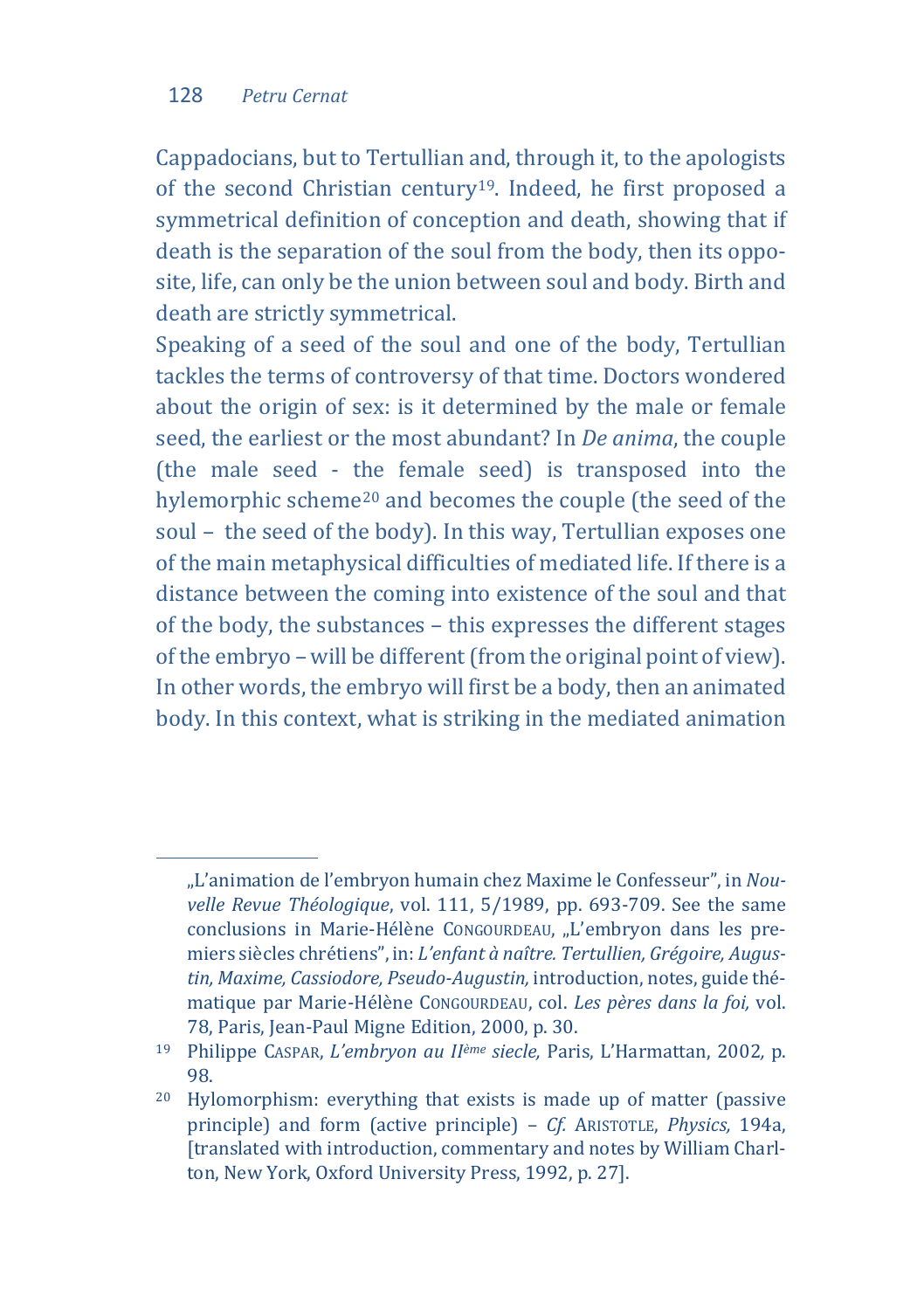is the inexplicable change in the nature of the embryo. Why must there be a body first, then an animated body?[21](#page-9-0)

It should be noted that the male seed, being the active principle in the above hylemorphic scheme, produces the seed of the embryo's body and soul alone, which implies a materialist view of the sou[l22](#page-9-1):

"Through this natural function of the sexes, through which the man and the woman unite, we speak of the common bed, we know that at the same time the soul and the flesh are fulfilled by each other, the soul by impulse, the flesh by act. Therefore, man being entirely conceived by the only impulse of both, consumes the act of mating, the seed of man having the liquid of the corporeal substance, and the warmth of that of the soul."[23.](#page-9-2)

Sexual union is, therefore, the moment when the seed of the body and that of the soul begin a process of development in the woman's womb[24](#page-9-3). This simultaneity is discussed in the following paragraph:

"But the truth is the seminations of the two substances are inseparable in point of time, and their effusion is also one and the

j <sup>21</sup> P. CASPAR, *L'embryon au IIème siecle,* pp. 115-116.

<span id="page-9-1"></span><span id="page-9-0"></span> $22$  This theory has been called "traducianism" and means that the soul comes from the parents, more precisely from the father; all human souls are pre-contained in Adam.

<span id="page-9-2"></span><sup>23</sup> TERTULLIANUS, *De anima*, XXVII, 5, [cited edition p. 297-298].

<span id="page-9-3"></span><sup>24</sup> In *De anima,* XXV, 9, Tertullian keeps the idea of an inheritance of psychological characters, speaking of the "soul resemblance between parents and children". But only the father alone transmits the soul. However, Tertullian retains the idea of a maternal psychic legacy that he uses as a valuable argument against animation at birth. So what would it be like to have an embryo animated only at birth, if it is inherited from its mother? Moreover, it is difficult to observe how Tertullian articulates the statement according to which the father alone ensures the transmission of the soul with the assertion of a psychic inheritance of maternal origin. – *Cf.* P. CASPAR, *L'embryon au IIème siecle,* p. 114.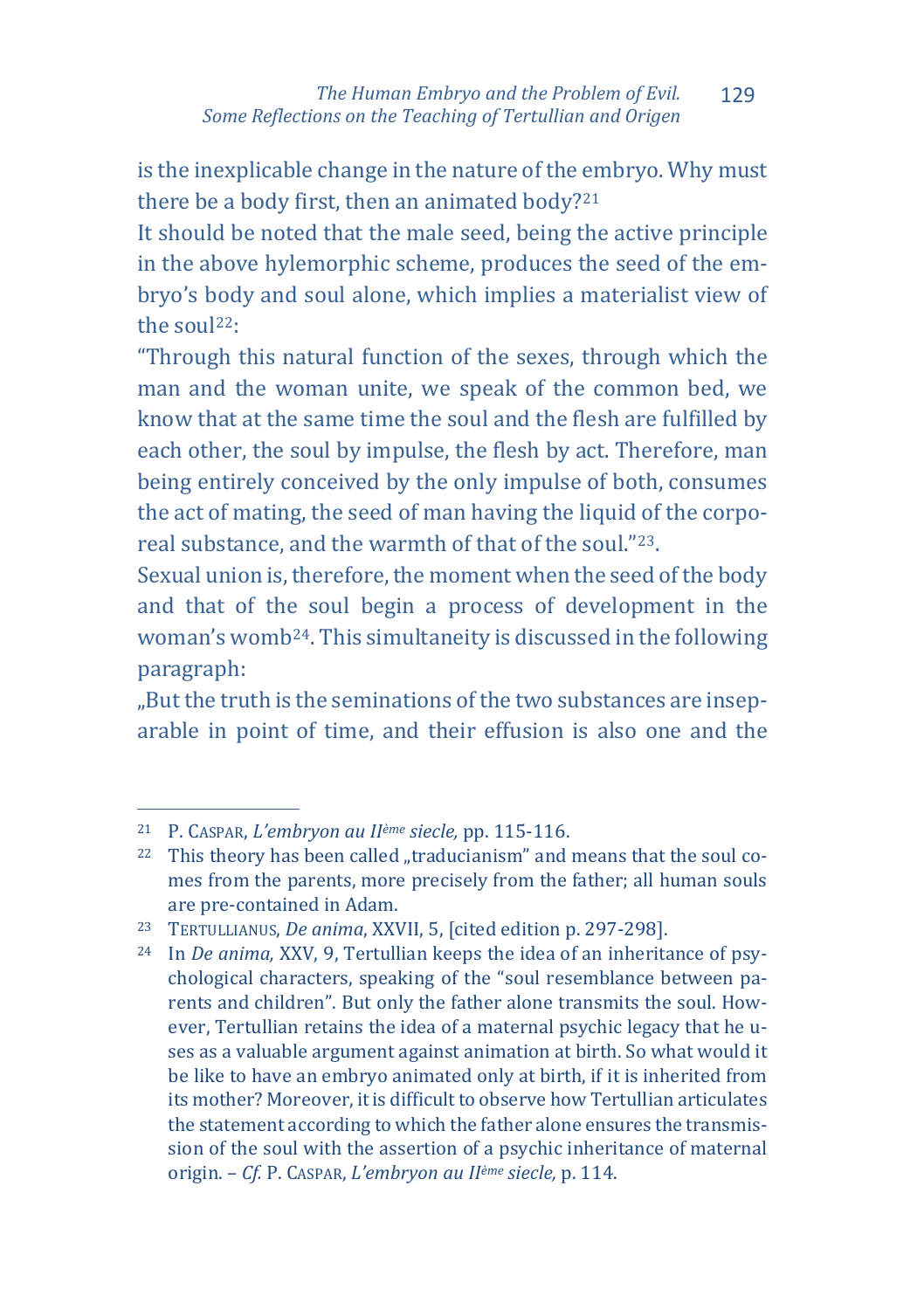same, in consequence of which a community of gender is secured to them; so that the course of nature, whatever that be, shall draw the line (for the distinct sexes). Certainly in this view we have an attestation of the method of the first two formations. when the male was moulded and tempered in a completer way, for Adam was first formed; and the woman came far behind him, for Eve was the later formed. So that her flesh was for a long time without specific form (such as she afterwards assumed when taken out of Adam's side); but she was even then herself a living being, because I should regard her at that time in soul as even a portion of Adam. Besides, God's *afflatus* would have animated her too, if there had not been in the woman a transmission from Adam of his soul as well as of his flesh"[25](#page-10-0).

Here Tertullian says two things. First, the soul and body are sown at the same time in the womb. Then the body and the soul have a different temporality of development. The idea is bright and fundamental. This allows Tertullian to host an aspect of Greek embryology, the slower development of girls. For, even if their bodies grow more slowly than that of boys, female embryos are animated from the first moment, just like male embryos. What is found here is a reversal of the Aristotelian doctrine of ontogeny. Enthusiasm no longer depends on the organization of matter but is given from the very beginning, in the first act, independent of the biological contingencies of development[26](#page-10-1).

<span id="page-10-0"></span>j <sup>25</sup> TERTULLIANUS, *De anima*, XXXVI, 4-5, [cited edition, pp. 310-311]. For the English version, *A Treatise on the Soul*, translated by Peter Holmes, D.D., [https://www.tertullian.org/anf/anf03/anf03-22.htm#P2853\\_978337,](https://www.tertullian.org/anf/anf03/anf03-22.htm#P2853_978337)  retrieved on June 28th, 2021.

<span id="page-10-1"></span><sup>26</sup> P. CASPAR, *L'embryon au IIème siecle,* p. 123.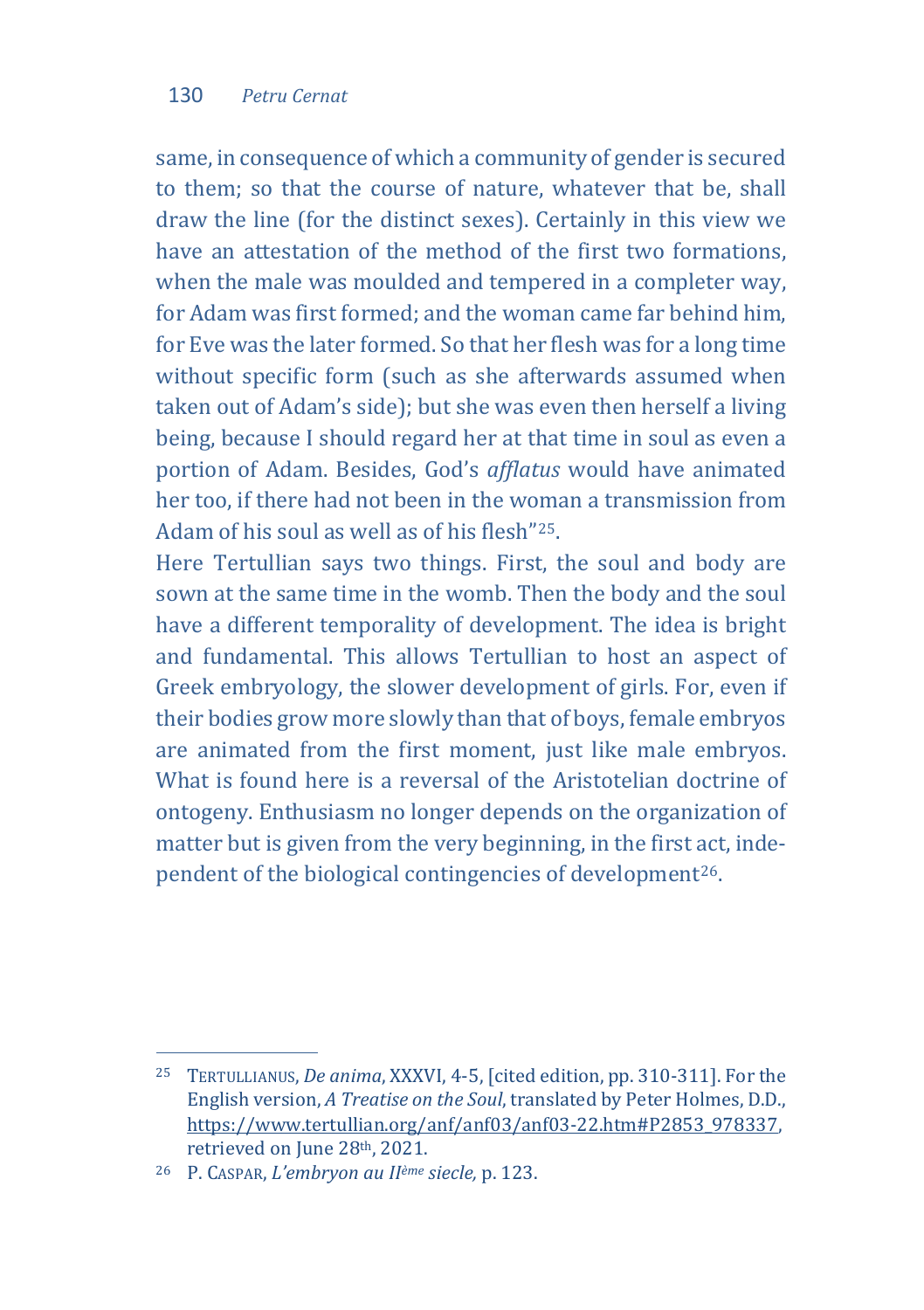# **4 Origen, preexistence and human embryo**

The issue of the human embryo at Origen meets with the preexistence of the soul or at least with the aporia related to this subject. In an allegorical interpretation of the parable of the workers in the vineyard (Matt. 20: 1-15), Origen assumes in the verses of the eleventh hour that they were inactive, without work ("ἀργοί"), the existence of a teaching, ineffable, hidden ("ἀπόρρητον λόγον"), about the soul. He wonders how inactive workers can be almost all day if the soul has been "sown" (συσπείρω[27\)](#page-11-0) with the body. Then follows the decisive question about the place ("market" – Matt. 20: 3) outside the vineyard where the workers were found. Origen considers that perhaps ("μήποτε") the place outside the vineyard is "ἡ χώρα τῶν πρὸ τοῦ σώματος ψυχῶν" ("the region of souls before [their sending into] the body")[28](#page-11-1). And the vine symbolizes not only the places in earthly life, but also those places where souls go after separati[on](#page-11-2)  from the body, places where souls "do not spend in idleness" <sup>29</sup> ("οὐ γὰρ ἐν ἀργίᾳ εἰσὶν"). Instead, the souls in the "market" stood

<span id="page-11-0"></span>j <sup>27</sup> In original it appears in the passive aorist indicative, the third person, singular - συνεσπάρη.

<span id="page-11-1"></span><sup>28</sup> Following Origen's argument, the preposition πρὸ in "πρὸ τοῦ σώματος" should be taken, it seems, in a more nuanced sense than in terms of temporal priority. Those (souls) who are "of the vine", so to speak, can be both in the body and outside the body and can still be "of the vine". Thus, 'πρὸ τοῦ σώματος' could also be translated as "outside the body".

<span id="page-11-2"></span><sup>29</sup> Origen argues this by the example of Samuel, who performs the work of a prophet both outside the body (I Sam. 28, 12-19), and that of Jeremiah, who prayed for the people and the holy city even after death (II Mac. 15, 14-16).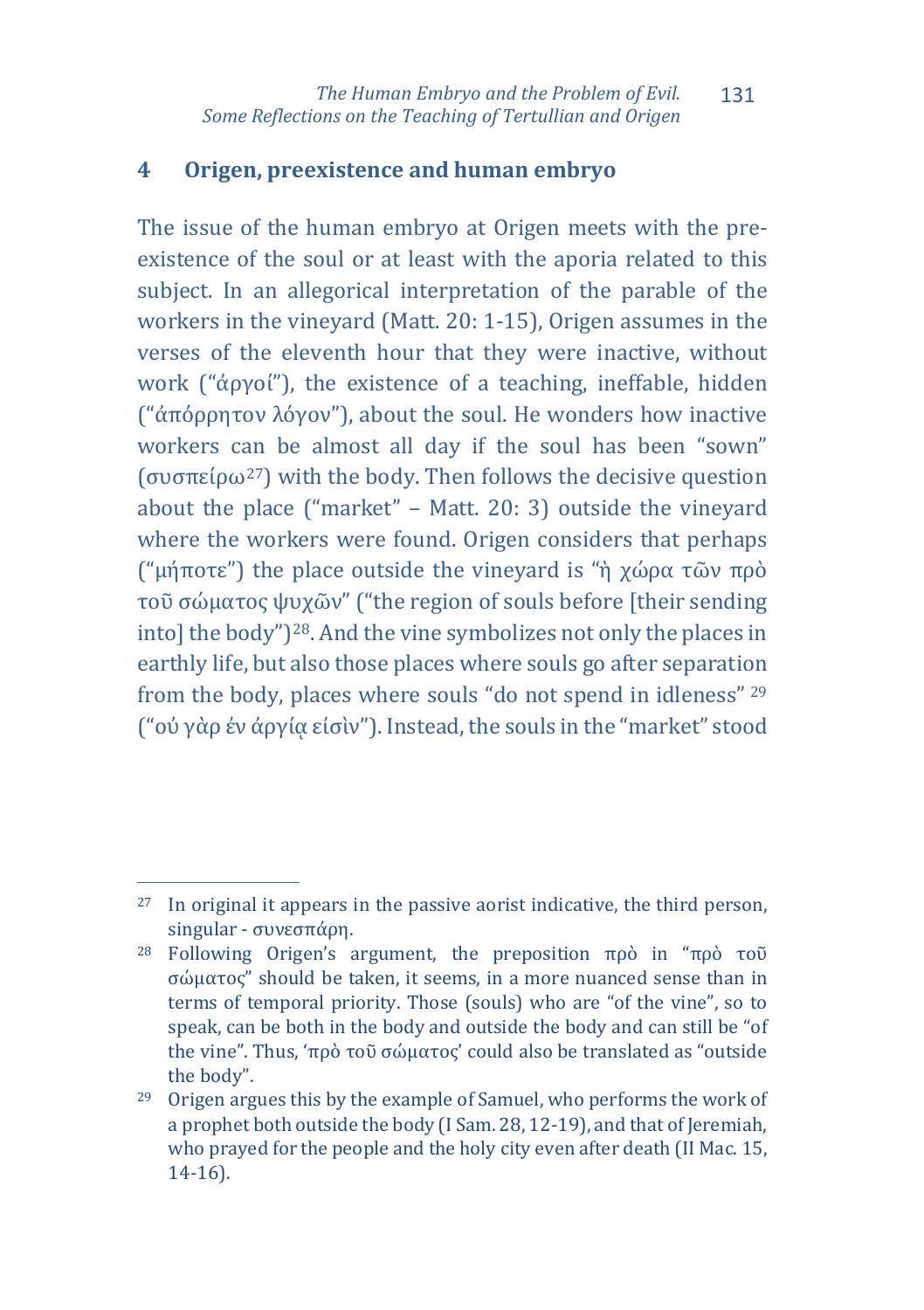patiently ("μακροθύμως ἑστηκέναι") all day and waited ("περιμένειν") until evening for the one who had bargained[30](#page-12-0).

What determines Origen to clarify his thinking are therefore matters of exegesis. Scripture raises a number of aporias that deserve to be confronted. We will refer to one of them, which interferes with the issue of the human embryo.

This aporia concerns the rivalry between Jacob and Esau (Esau) from the womb of their mother and the choice of the former by God even before birth. The Gnostics used this text to confirm the doctrine of predestination: there are different natures of people, some are good by nature (Jacob), and others are bad by nature (Esau). Against this reading, Origen defends at the same time the justice of God (Who could not unjustly free Esau) and the freedom of man (who is responsible for what happens to him[31](#page-12-1)): if Jacob is chosen and Esau is rejected even before they have the opportunity to act, it means that this judgment corresponds to an act performed before their coming into the world.[32](#page-12-2) In fact, there are places in the New Testament that seem to speak of the

<span id="page-12-0"></span>j <sup>30</sup> ORIGEN, *Commentaria in Evangelium secundum Matthaeum*, XV, 34-35, in *Origenes Werke*, vol. 10, edited by Erich Klostermann, col. "Die grieschen christlichen Schriftsteller der ersten drei Jahrhunderte", vol. 40, J. C. Hinrichs, Leipzig, 1935, pp. 448-453. The *Commentary on Matthew* is one of the last works of the Alexandrian author, along with *Contra Celsum*, both offering the highest degree of maturity of Origen's thinking about the Christian faith.– *Cf.* Ronald E. HEINE, *Origen: Scholarship in the Service of the Church*, New York, Oxford University Press, 2010, p. 222.

<span id="page-12-1"></span><sup>31</sup> ORIGEN, *Despre principii/ On First Principles,* III, 1, 22; III, 1, 1 [introduction, translation and notes by Teodor Bodogae, in P.S.B. vol. 8, Bucharest, IBMBOR Publishing House, 1982, p. 212 and pp. 188-189]; Freedom presupposes responsibility, for without it the moral fact is not possible – *Cf.* ORIGEN, *Contra lui Celsus/ Contra Celsum,* IV, 3 [introductory study, translation and notes by Teodor Bodogae, in P.S.B. vol. 9, Bucharest, IBMBOR Publishing House, 1984, p. 232].

<span id="page-12-2"></span><sup>32</sup> ORIGEN, *Despre principii/ On First Principles,* I, 7, 4 [cited edition, p. 100] și II, 9, 7 [cited edition, pp. 166-167].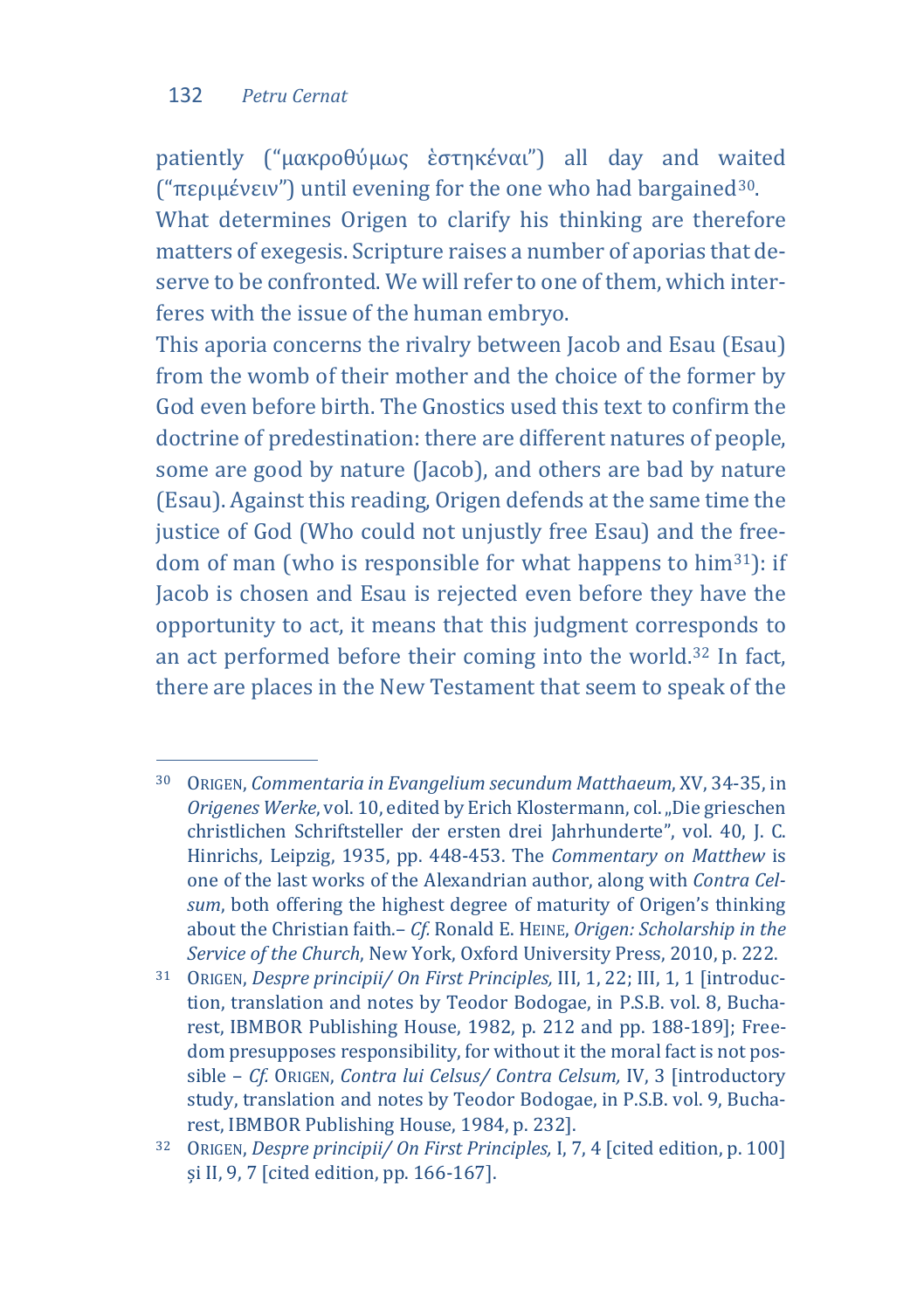coming of the soul into the flesh: "He was a man sent from God, his name was John" (Jn 1: 6) is explained by the fact that "the soul of John is older than his body, that he [exi](#page-13-0)sted before, and that he was sent to bear witness of the Light." <sup>33</sup>

It can be seen from the above aporia that exegesis encounters two related problems that constantly recur: the problem of evil and the diversity of the world.

The problem of evil (a central problem in Gnosticism) brings into question the fact of apologizing to God for the existence of evil. The Gnostics approach this discussion by assuming the occurrence of an accident within the divinity, which leads to a doubling of the image of God: the transcendent God remains inaccessible, and the demiurge bears the responsibility for evil. Origen, also in this chapter, follows Philo, who also implies the existence of an accident, but outside the divinity and after creation: God makes a perfect creation; an accident occurs in it; God is trying to repair the damage through a second creation.

As for the diversity of the world, it can be perceived as an injustice. Gnostics approach the problem by postulating the existence of two different natures of souls: good souls receive a good condition, and bad ones receive a bad condition[34.](#page-13-1) The dilemma arises: either God is unjust because He imposes different conditions on His creatures or people are determined by their nature, and there is no free will. Adopting the hypothesis of a pre-existence, from which would flow the current condition of the incarnate soul, Origen can reject both the injustice of God and Gnostic

<span id="page-13-0"></span>j <sup>33</sup> ORIGEN, *Comentariu la Evanghelia după Ioan/ Commentary on the Gospel of John,* II, 181, [introductory study, translation and notes by Teodor Bodogae, in P.S.B. vol. 7, Bucharest, IBMBOR Publishing House, 1982, p. 165].

<span id="page-13-1"></span><sup>34</sup> ORIGEN, *Despre principii/ On First Principles,* II, 5, 1-3 [cited edition, pp. 134-137].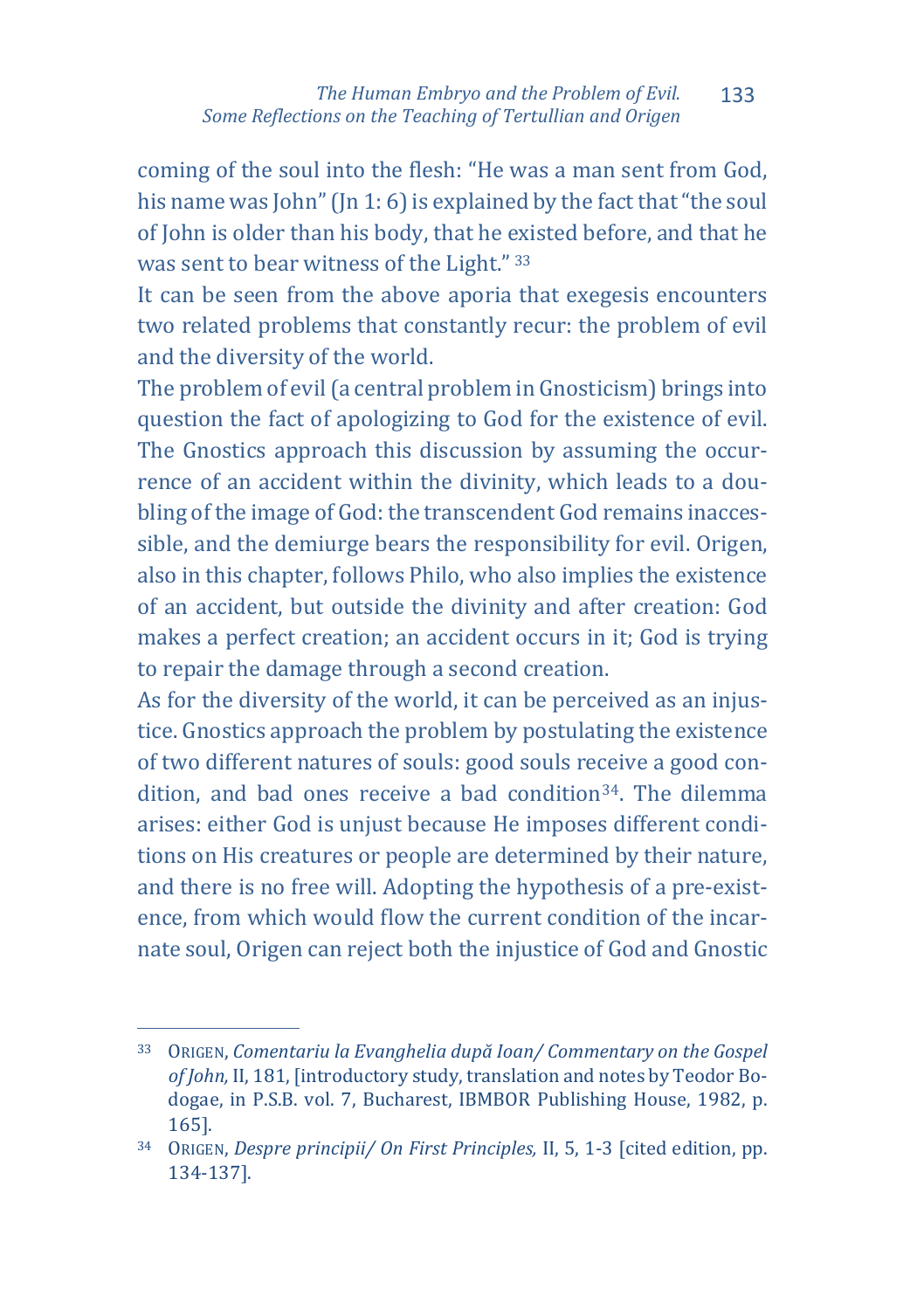determinism. The diversity of human conditions stems from free conduct, prior to coming into this world. The theme of the accident is reunited: the first creation being damaged by accident (the wandering and "coldness" of some souls), God organizes a second creation according to the behavior of the souls in their previous condition[35.](#page-14-0)

When Origen enters into these disputes, the issue of the soul is still an open question. He himself states it several times. In the *preface* to the treatise *On Principles*, he states: "The question of whether the soul is born through a seed, in the sense that its being or substance would be contained in its own bodily seed, or whether it has another origin, and in this case, whether it is born or not, if it comes somehow out of the body or not, – the church teaching[36](#page-14-1) did not give a clear enough answer"[37.](#page-14-2) It is important to emphasize here that, probing topics such as the status of the embryo and its soul, Christian authors of this period are in a sensitive field, and because Scripture does not offer too many clues in this regard, so they have to resort to the intellectual instruments of their time.

<span id="page-14-1"></span><span id="page-14-0"></span>j <sup>35</sup> Marie-Hélène CONGOURDEAU, *Embrionul și sufletul lui la sfinții Părinți și în izvoarele filozofice și medicale grecești (secolele VI î.Hr. - V d.Hr.)* / The *Embryo and Its Soul in the Holy Fathers and in the Greek Philosophical and Medical Sources (6th Century BC - 5th Century AD),* translation by Maria-Cornelia Ică jr., Sibiu, Deisis Publishing House, 2014, p. 125.

<span id="page-14-3"></span><span id="page-14-2"></span><sup>36</sup> Lat. "ecclesiastica praedicatio", rendering the Greek expression "ἐκκλησιαστικὸν κήρυγμα".

<sup>37</sup> ORIGEN, *Despre principii/ On First Principles,* Preface, 5, [cited edition, p. 40].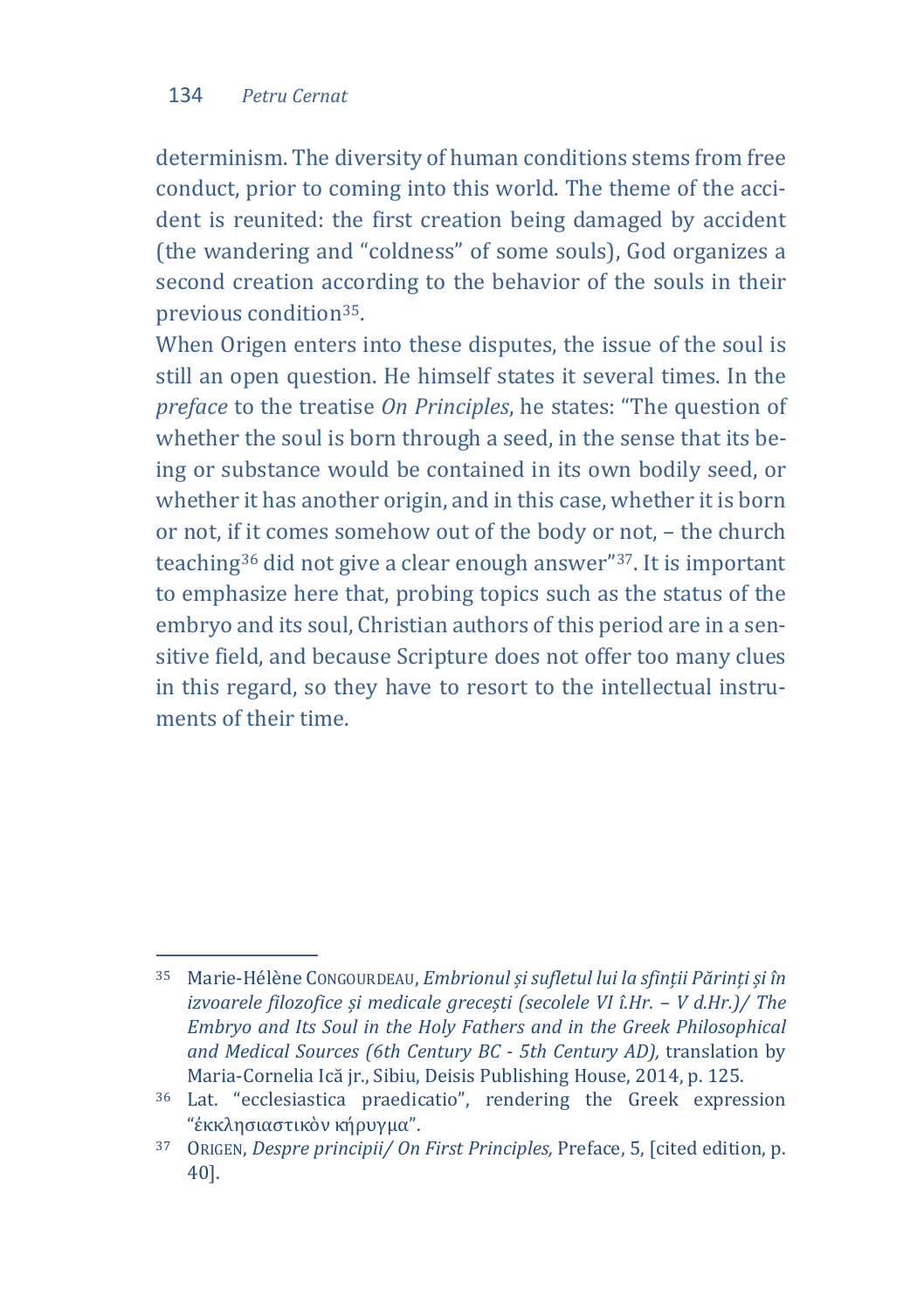Origen's thinking is a thought in search<sup>[38](#page-14-3)</sup>, which leaves to posterity[39](#page-15-0) the following questions about the life of the human embryo: Is the soul created or is it eternal? Is it a bodily or incorporeal substance? Is the soul transmitted through seed? Is it coming from outside? And in this case, is it created at this moment to animate the body? Is it created beforehand? In this case, why does it come into the body? Do you wear the body only once? Does it return to the body after death? Will it undress the body a second time? Is it reincarnating? If he rejects metensomatosis and the final i[nt](#page-15-1)angibility, he confesses that he cannot resolve the other doubts.40 This is also confirmed by Pamfilius († 309), who writes an apology in favor of Origen, and who reiterates that the Alexandrian author explored and analyzed the clues to the doctrine of the soul in the Holy Scripture and brought it to the attention of his readers. to test the veracity of their interpretation, not as if the interpretation had already been a dogmatic decree<sup>[41](#page-15-2)</sup>.

j <sup>38</sup> Hence a "theology in search" – *Cf.* Henri CROUZEL, *Origène,* Paris, Editions Lethielleux, 1985, pp. 216-223.

<sup>39</sup> For the influence of Origen's anthropology on patristic posterity see Benjamin P. BLOSSER*, Become like the Angels. Origen's doctrine of the Soul*, Washington D.C., The Catholic University of America Press, 2012, pp. 269-274.

<span id="page-15-1"></span><sup>40</sup> ORIGEN, *Comentariu la Cântarea Cântărilor/ Commentary on the Song of Songs,* II, 5, 21-24, in ORIGENE, *Commentaire sur Le Cantique des Cantiques,* Tome I, texte de la version latine de Rufin, introduction, traduction et notes par Luc Brésard et Henri Crouzel, col. *Sources Chrétiennes*,

<span id="page-15-2"></span><span id="page-15-0"></span><sup>&</sup>lt;sup>41</sup> PAMFIL DE CEZAREEA, Apologie în favoarea lui Origen, 160, in PAMPHILUS, *Apology for Origen. With the letter of Rufinus on the falsification of the books of Origen*, translated by Thomas P. Scheck. col. *The Fathers of the Church*, vol. 120, Washington D.C, The Catholic University of America Press, 2010, p. 110.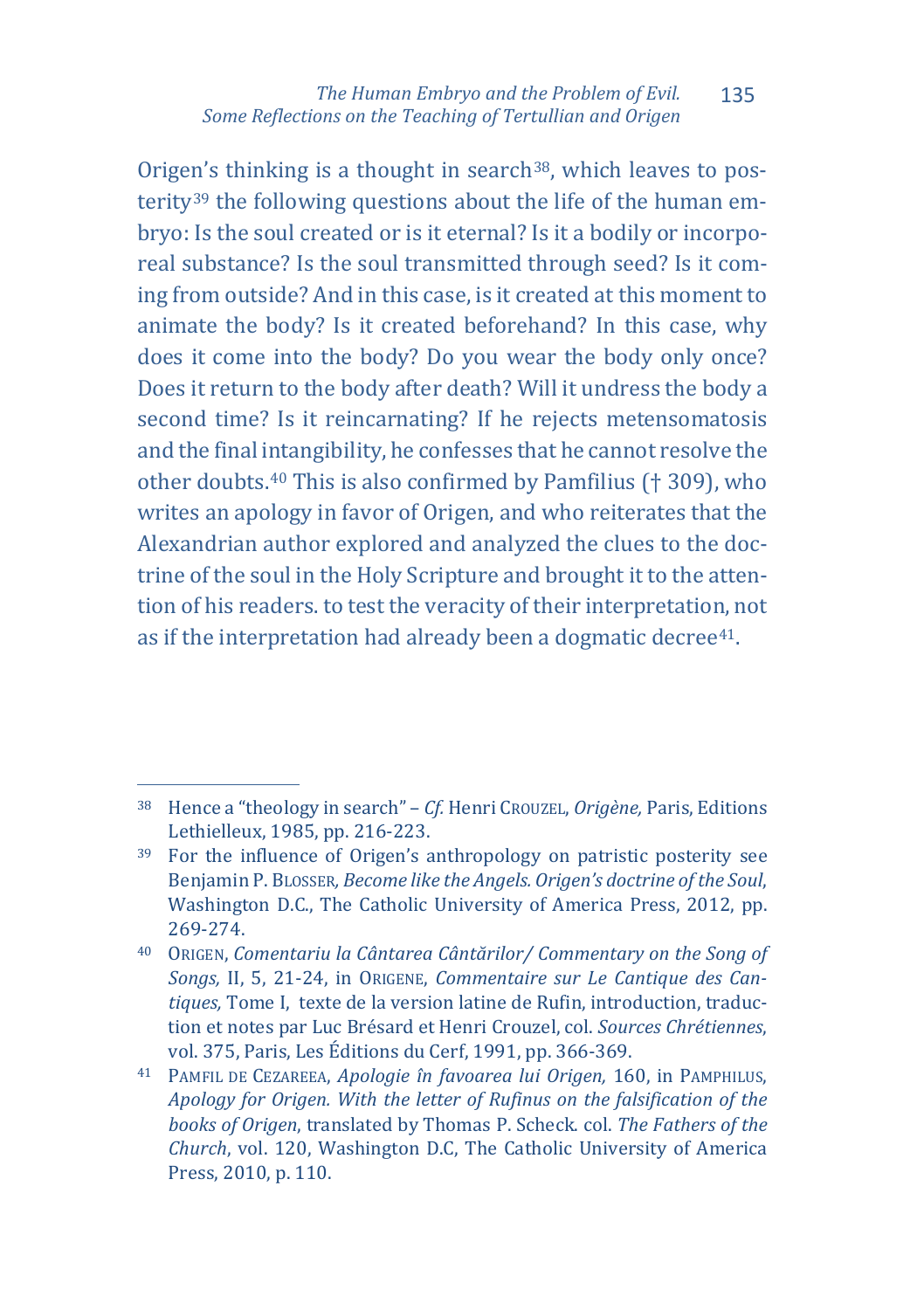# **5 Conclusion**

The present study was not intended to excuse the doctrinal errors of Tertullian and Origen. Instead, the study examines how the Christian response to the problem of theodicy influences the status of the prenatal man at a time when the teaching of the Church had not yet been established.

Out of the desire to save the goodness, freedom, and omnipotence of God, Tertullian, and Origen, in a fierce conflict with the Gnostic systems, adopt a theory that will have an important impact on their anthropology. Tertullian will come to speak of a soul received from his parents, a corporeal soul that is transmitted through the paternal seed. This vision will lead to two conclusions. The first refers to the fact that the act of conception is a purely human act in which God does not participate, at least not directly: that being the case, God does not share in the spread of sin and evil in the world. Today, the official teaching of the Church testifies to the creation of each individual soul by God at birth. The second conclusion has a perennial validity: from the beginning, from the rooting in the mother's womb, man is body and soul.

Origen comes to give credit to the pre-existence of the soul, confessing that the church teaching has not yet fully clarified things. He also leaves open the issue of the life of the embryo because there is no sharp answer in Scripture, and it seems to invite us once again to reflect: is the church sermon of the 21st century quite clear about the status of the human embryo?

# **Bibliography**

Alexandre, Jérôme, *Une chair pour la gloire. L'anthropologie réaliste et mystique de Tertullien*, Paris, Editions Beauchesne, 2001.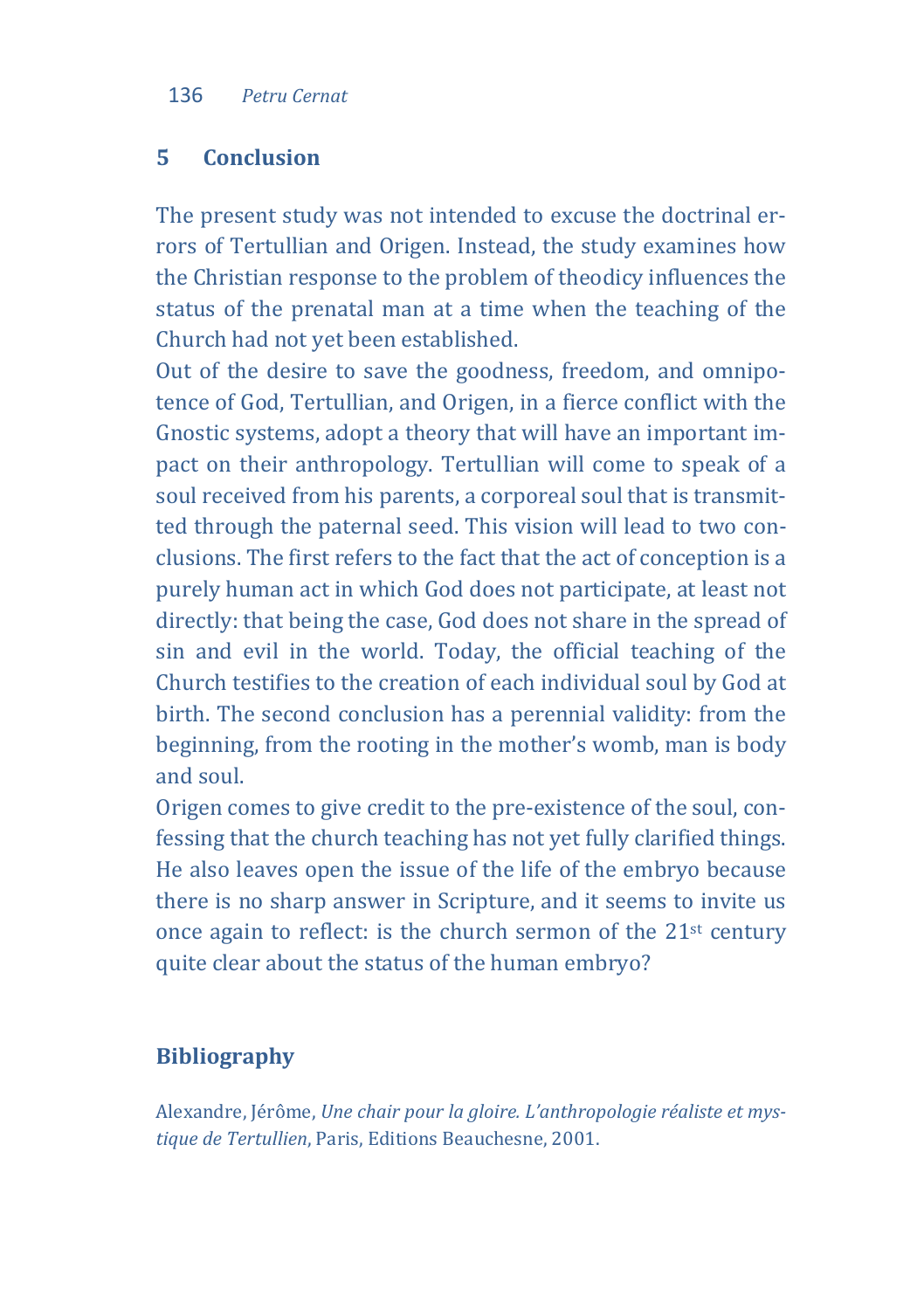Aristotel, *Fizica,* 194a, [translated with introduction, commentary and notes by William Charlton, New York, Oxford University Press, 1992]. Blosser, Benjamin P., *Become like the Angels. Origen's doctrine of the Soul*, Washington D.C., The Catholic University of America Press, 2012.

Broek, Roelof van den, *Gnostic Religion in Antiquity*, New York, Cambridge University Press, 2013.

Caspar, Philippe, *L'embryon au IIème siecle,* Paris, L'Harmattan, 2002.

Congourdeau, Marie-Hélène, "L'animation de l'embryon humain chez Maxime le Confesseur", în: *Nouvelle Revue Théologique*, vol. 111, 5/1989.

Congourdeau, Marie-Hélène, "L'embryon est-il une personne?", în *Communio. Revue Catholique Internationale*, Vol. IX, 6/1984.

Congourdeau, Marie-Hélène, *Embrionul și sufletul lui la sfinții Părinți și în*  izvoarele filozofice și medicale grecești (secolele VI î.Hr. - V d.Hr.)/ The Em*bryo and Its Soul in the Holy Fathers and in the Greek Philosophical and Medical Sources (6th Century BC - 5th Century AD),* translation by Maria-Cornelia Ică jr., Sibiu, Deisis Publishing House, 2014.

Crouzel, Henri, *Origène,* Paris, Editions Lethielleux, 1985.

*L'enfant à naître. Tertullien, Grégoire, Augustin, Maxime, Cassiodore, Pseudo-Augustin,* introduction, notes, guide thématique par Marie-Hélène Congourdeau, col. *Les pères dans la foi,* vol. 78, Paris, Jean-Paul Migne Edition, 2000.

Origen, *Comentariu la Cântarea Cântărilor/ Commentary on the Song of Songs*, in Origène, *Commentaire sur Le Cantique des Cantiques,* Tome I, texte de la version latine de Rufin, introduction, traduction et notes par Luc Brésard et Henri Crouzel, col. *Sources Chrétiennes*, vol. 375, Paris, Les Éditions du Cerf, 1991.

Origen, *Comentariu la Evanghelia după Ioan/ Commentary on the Gospel of John,* [introductory study, translation and notes by Teodor Bodogae, in P.S.B. vol. 7, Bucharest, IBMBOR Publishing House, 1982].

Origen, *Commentaria in Evangelium secundum Matthaeum* in *Origenes Werke*, vol. 10, edited by Erich Klostermann, col. "Die grieschen christlichen Schriftsteller der ersten drei Jahrhunderte", vol. 40, J. C. Hinrichs, Leipzig, 1935.

Origen, *Contra lui Celsus/ Contra Celsum,* [introductory study, translation and notes by Teodor Bodogae, in P.S.B. vol. 9, Bucharest, IBMBOR Publishing House, 1984].